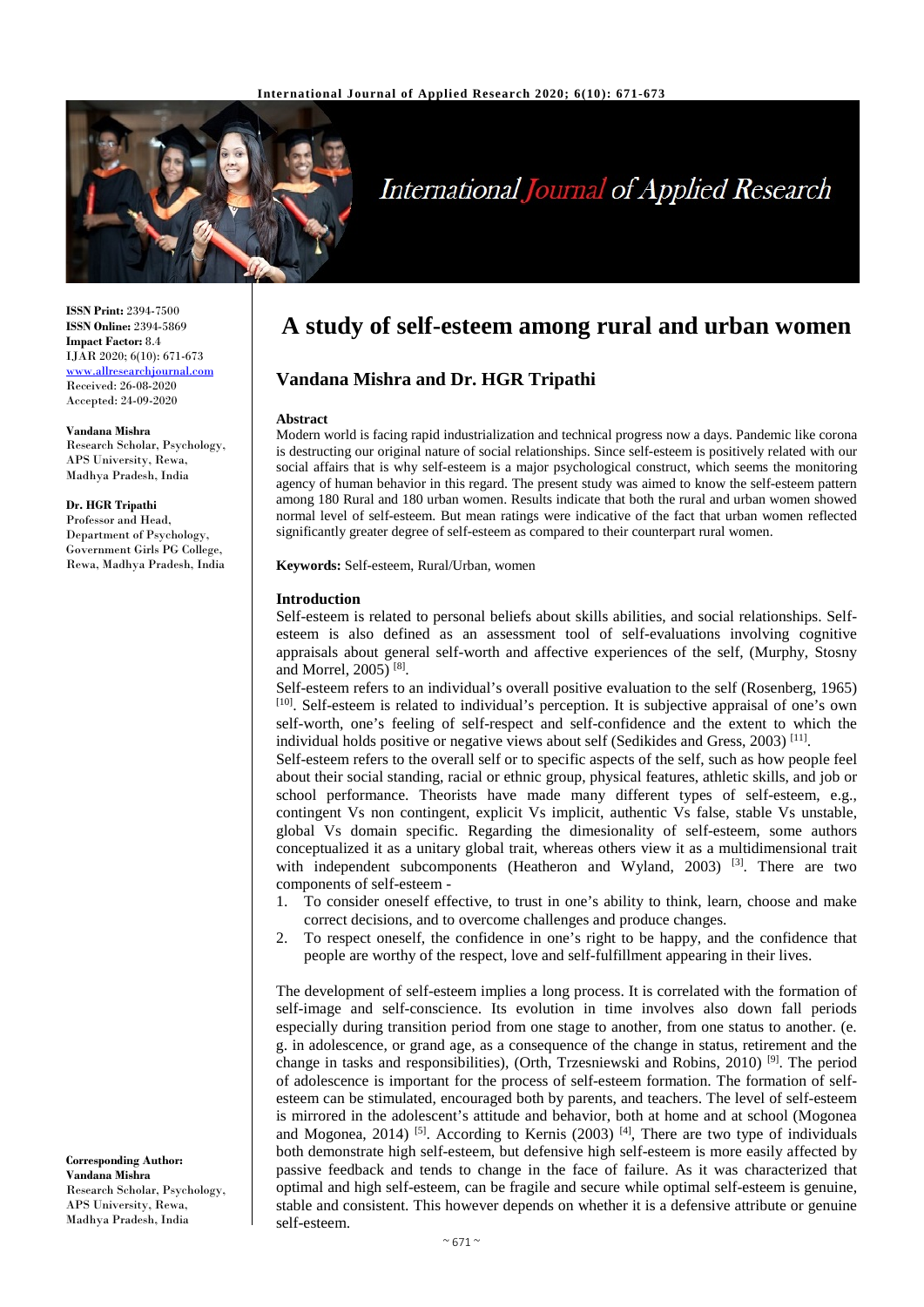Rosenberg (1965) [10], defined self-esteem as the evaluation which the individual makes and customarily maintains with regard to himself expressed as an attitude of approval.

Kernis (2003)  $[4]$ , Cooper smith, talked about the antecedents of self-esteem and defined self-esteem as the extent to which the individual believes himself to be canable. significant, successful and worthy. Mruk (1999) <sup>[7]</sup>, defined self-esteem as the lined status of ones competence in dealing with the challenges of living in a worthy way over time.

Branden (1994)<sup>[2]</sup>, indicated that confidence in our ability to cope with the basic challenges of life and confidence in our right to be successful and happy, the feeling being worthy, deserving entitled to assert our needs and wants, achieve our values and energy the fruits of our efforts. Morgan and Cotton  $(2004)$  [6], suggested that we should encourage usage of email by males, this may be an important intervention strategy of individuals. Alexander  $(2001)$  <sup>[1]</sup>, the founder of the self-esteem network in Britain, views self-esteem as a syndrome, as a set of indicators.

The core of self-esteem is an unconditional appreciation of oneself meaning an appreciation of both our positive and negative potential in its fullest sense. An acceptance of this enables us to take responsibility for ourselves and become accountable for our actions. This means that we can be more realistic about our achievements and shortcomings. Alexander [1] also distinguishes between trait self-esteem which reflects confidence or ability in a particular area, such as work or sport, and global self-esteem which is intrinsic worthiness regardless of what particular abilities or qualities we may have. This may be crucial in our understanding of how low self-esteem affects participation in learning and will be looked at later.

Studies conducted on self-esteem have paid less attention on females. Therefore the present study is designed to know the pattern of self-esteem among rural and urban women. The basic thirst of this paper is to look into the process of selfesteem and also to know its dynamism among rural and urban females.

It may be hypothesized that, there will be no difference among rural and urban females with regard to self-esteem.

## **Method**

**Sample:** The present study was conducted over 180 rural and 180 urban women participants who were randomly selected out of 500 participants.

In this study self-esteem scale designed by Rosenberg  $(1965)$ <sup>[10]</sup> was used. It was a 10 item likert type scale anchored by 4 points in a way that higher the score greater was the level of experienced self-esteem. Similarly low score on scale was indicative of low self-esteem. The maximum score could be 30 and the minimum zero. In this scale five items were positive and remaining five items were negatively framed. The Rosenberg's [10] scale is a reliable and valid measurement tool for the assessment of selfesteem. The scale is translated into Persian, French, Chinese, Italian, German, Portuguese and Spanish languages. The Internal consistency reliability was noted as 0.77 Test Retest reliability was 0.85.

#### **Procedure**

All the rural and urban 360 participants were contacted at their residences. Instructions written on top of scale were red out in front of each participant. They were asked to rate their agreement and disagreement in case of all the ten positive and negative framed items. Generally testing session lasted around 10 to 15 minutes. In this way selfesteem scale was used to collect the data in case of all the participants.

#### **Results and Discussion**

Obtained data were analyzed and obtained findings are given in Table no 1

**Table 1:** Self-esteem pattern among rural/urban women

| S. N. Background | Mean scores on self-<br>esteem measure | Level of self-<br>esteem |
|------------------|----------------------------------------|--------------------------|
| Rural            | 15.98                                  | Normal                   |
| Urban            | 20.93                                  | Normal                   |

Results given in Table No 1 indicate that both the rural and urban women showed normal range of self-esteem. Results indicate that urban women displayed comparatively higher mean ratings than the rural women who showed comparatively lower mean ratings. On the basis of mean scores it can be argued that urban women showed greater degree of self-esteem than the rural women. Mean ratings were subjected to the graphical analysis also.

#### **Results are depicted in figure no 1**



 $~^{\sim}$  672  $~^{\sim}$ **Fig 1:** Shows Rural women & Urban women